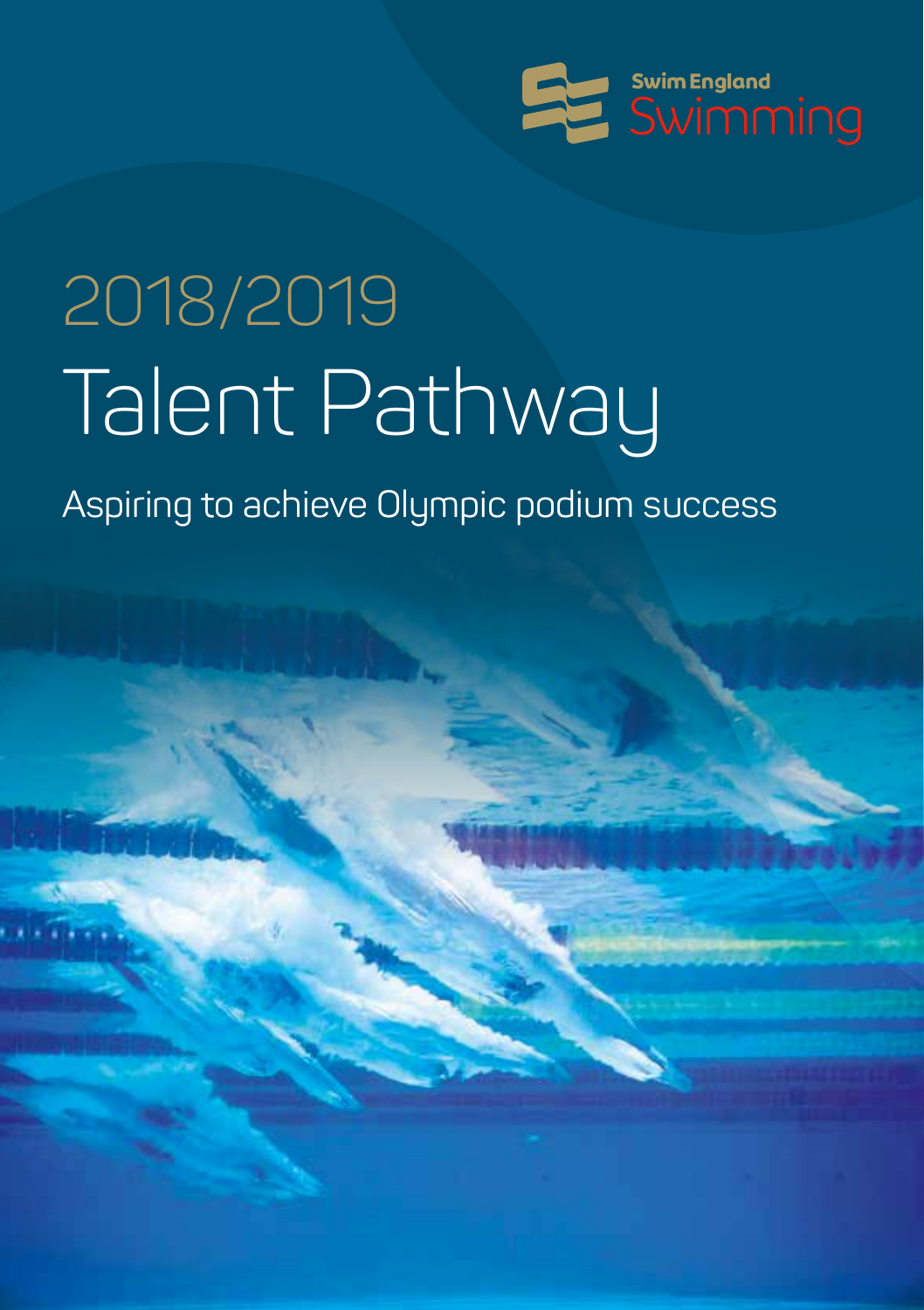

### Welcome

Each year Swim England's national talent team identify, develop and nurture the best swimmers along our leading Talent Pathway towards international podium success.

This brochure provides a step-by-step guide to the stages of the pathway.

We hope the information will both inspire and motivate you to train effectively and will help you to become the best swimmer you can be.

Welcome to a fantastic journey. Together we will help you achieve your full potential.

### Talent Team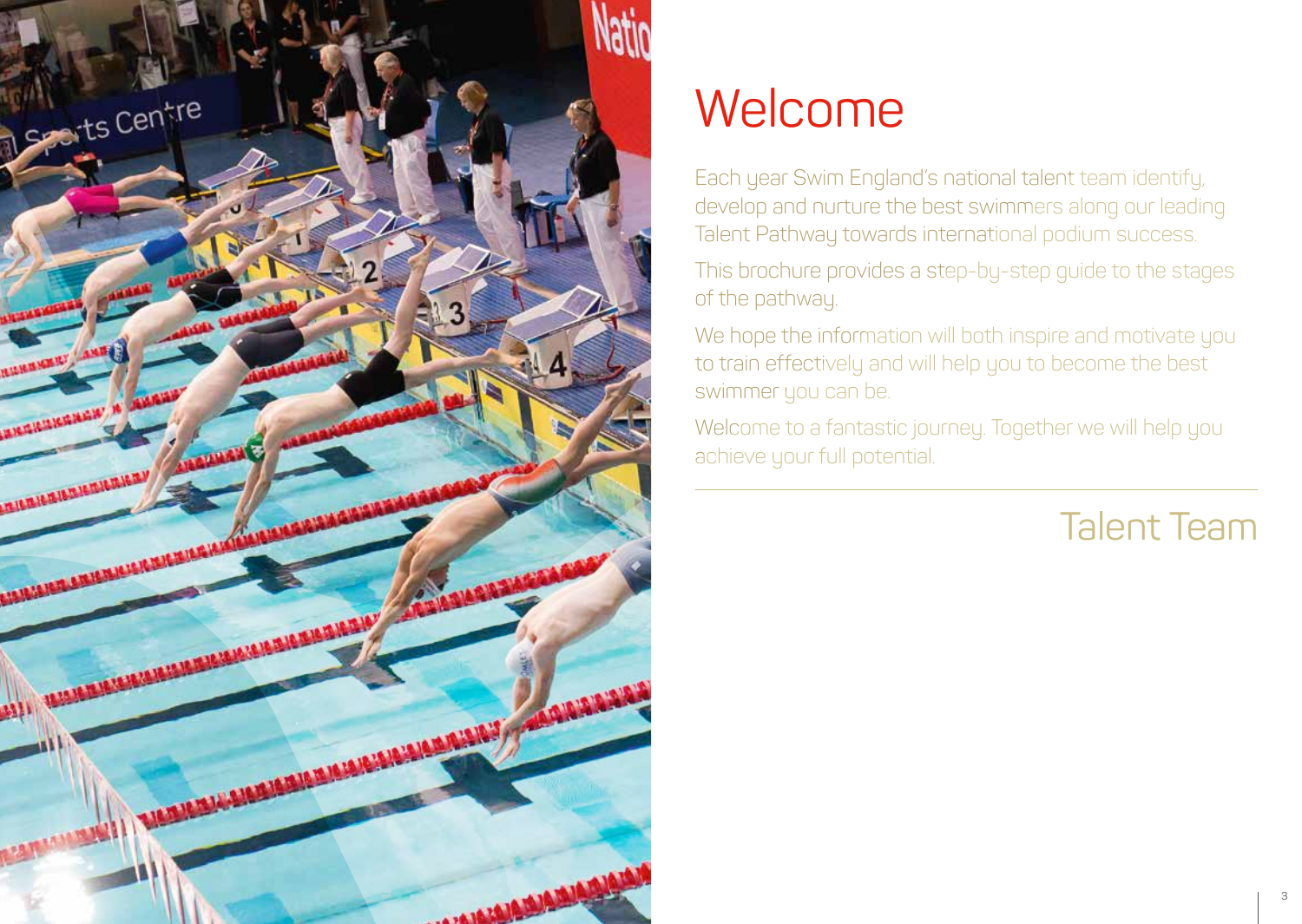## About the Talent Pathway

The Swim England Talent Team passionately believes that to become a future international athlete, the fundamentals of efficient swimming and appropriate performance behaviours need to be world class.

Our pathway system aims to develop and enhance your skills, knowledge and behaviours at each stage of your journey. It aligns with British Swimming's World Class Programmes and will assist you in gaining podium success.

Beginning with county and regional development programmes, swimmers can progress to national programmes and then to international competition. Our most outstanding swimmers may then be selected for the Swim England Performance Squad and ultimately onto British Swimming's World Class Programme.

At all levels of the pathway Sports Science and Medicine practitioners will offer a range of workshops, strength and conditioning sessions and specific testing relevant to the age and development level of the swimmers. Sessions may also include performance nutrition, lifestyle management, land training, filming and stroke analysis.

#### Maintaining academic studies

Whilst on the Talent Pathway it is important for you to maintain academic studies as well as progressing your training. To help you with your further education, options include:

- **the Aquatic Sporting Excellence Diploma (DiSE) programme.** This two year Diploma has been created for selected swimmers who have the potential to achieve excellence in their sport. This can be managed effectively alongside full time education.
- **Swim England Performance Centres** partnerships with Universities and clubs are being created to help talented swimmers like you fulfil your sporting and academic ambitions. Once established, these centres will act as stepping stones to help you to reach world class level. This is in addition to the already established British Swimming's National Centres that cater for elite performance athletes.

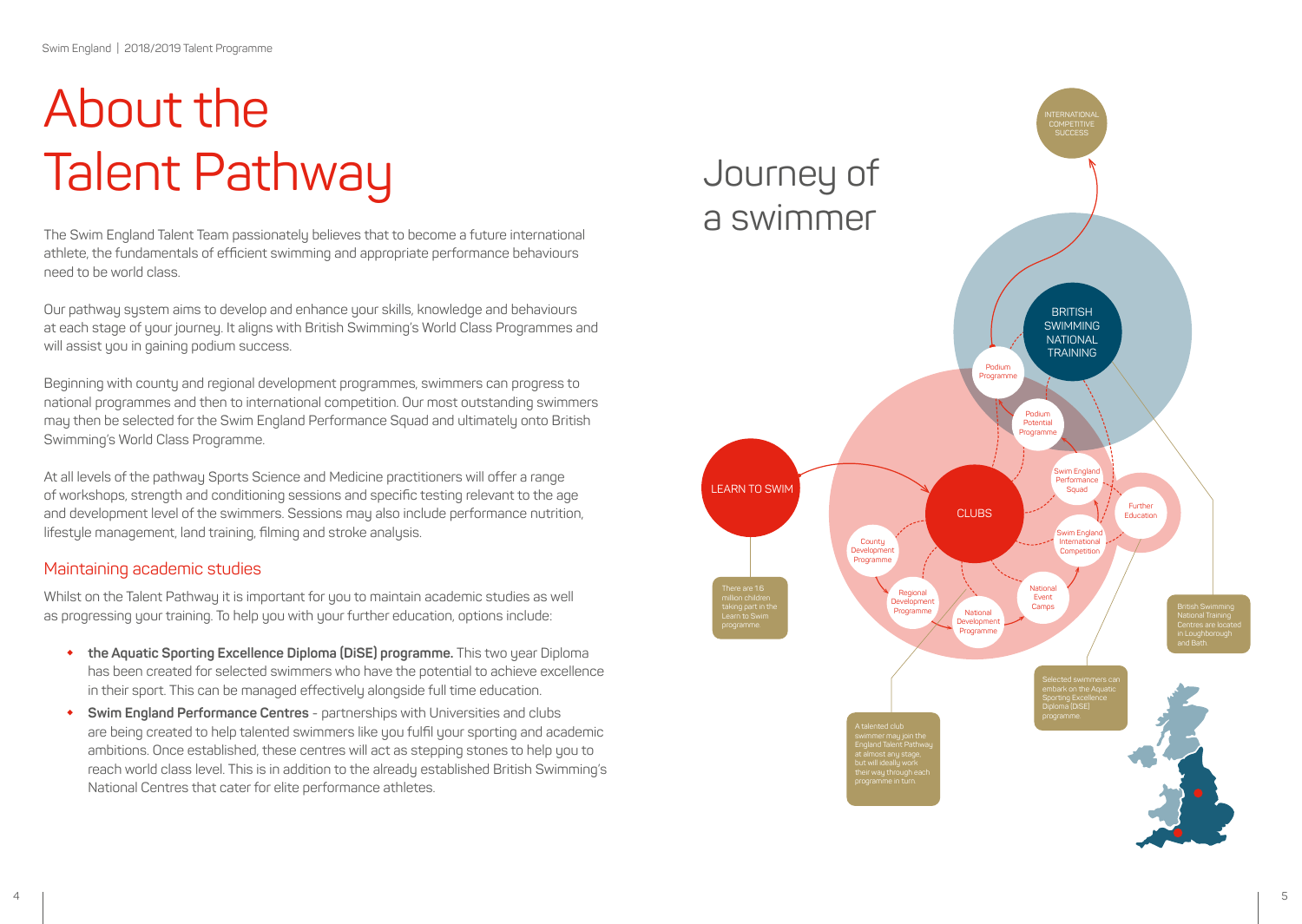### Meet the Talent Team

Our primary role is to identify and nurture talent along a progressive athlete development journey.



### Our commitment to you

#### We will:

- w create a safe, positive and creative environment where athletes are at the centre of all activities
- w provide a professional performance led environment to support future podium success at Olympic Games
- w provide up-to-date, progression and innovative swimming education to ensure swimmers and parents are knowledgeable and well-informed
- w provide the synergy between Swim England Counties, Regions and British Swimming.

### Your commitment to us

We aim to help you develop into a world class swimmer. We will ensure you will have a supportive environment to help you realise your potential and maximise your love of the sport. To succeed this has to be a partnership and we do expect a high level of commitment from you.

#### Whilst progressing through the Talent Pathway, you will be encouraged to:

- embrace opportunities with an open mind and a willingness to learn
- apply your learning into your daily training environment on consistent basis
- take responsibility, with our support, for advancing your own swimming career
- $\bullet$  make a financial contribution to the cost of activities.

We encourage independence, resilience and self-awareness, and with our assistance, you can focus on your progression through to the England and British Swimming teams in the future. We believe the skills developed on the Talent Pathway are crucial for long term success.

Be technically focused Be tactically aware Be positive Be inspired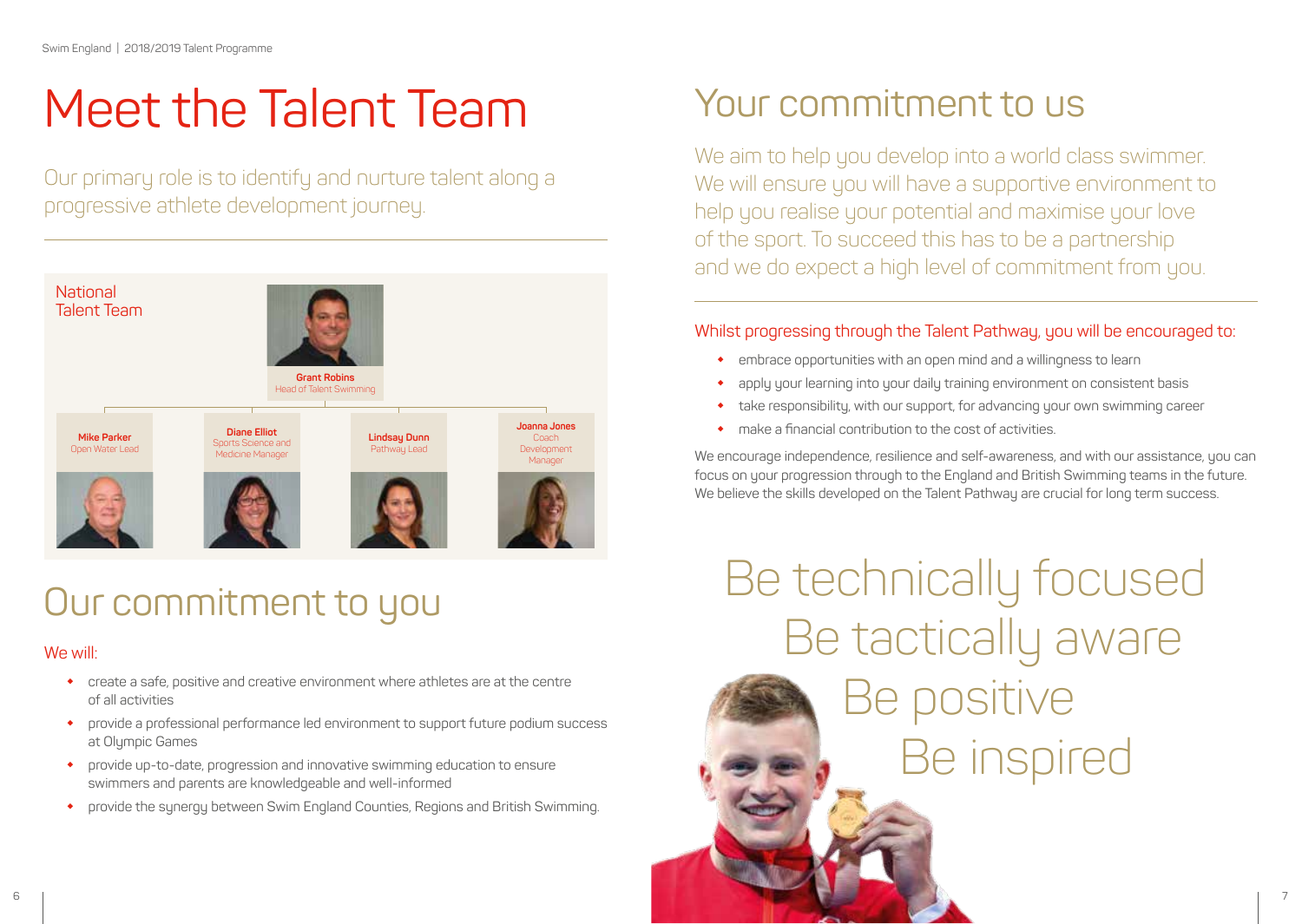#### Swim England BRITISH<br>SWIMMING uk sport Talent Pathway**Up to 24 swimmers** 15urs+ Led by **British Swimming Podium Programme** Swim<br>England **SPORT**<br>*ENGLAND* **Podium Potential 20 swimmers Programme** 22yrs and under **4 coaches** Led by Swim England **Swim England Swim England** 15yrs+ **Performance**  Led by **British Swimming Squad International Competition 90 swimmers** 15-16yrs **17 coaches 40 swimmers National**  Led by **Swim England** 18urs and under **Event 6 coaches Camps**  Led by **Swim England National Development Programme 288 swimmers** 12yrs **56 coaches 250 swimmers Regional**  Led by **region**, 13-14yrs **Development**  supported by Swim England **54 coaches Programme** Led by **Swim England**, delivered by area **County 792 swimmers** 11yrs **165 coaches** Led by **county**, supported by Swim England

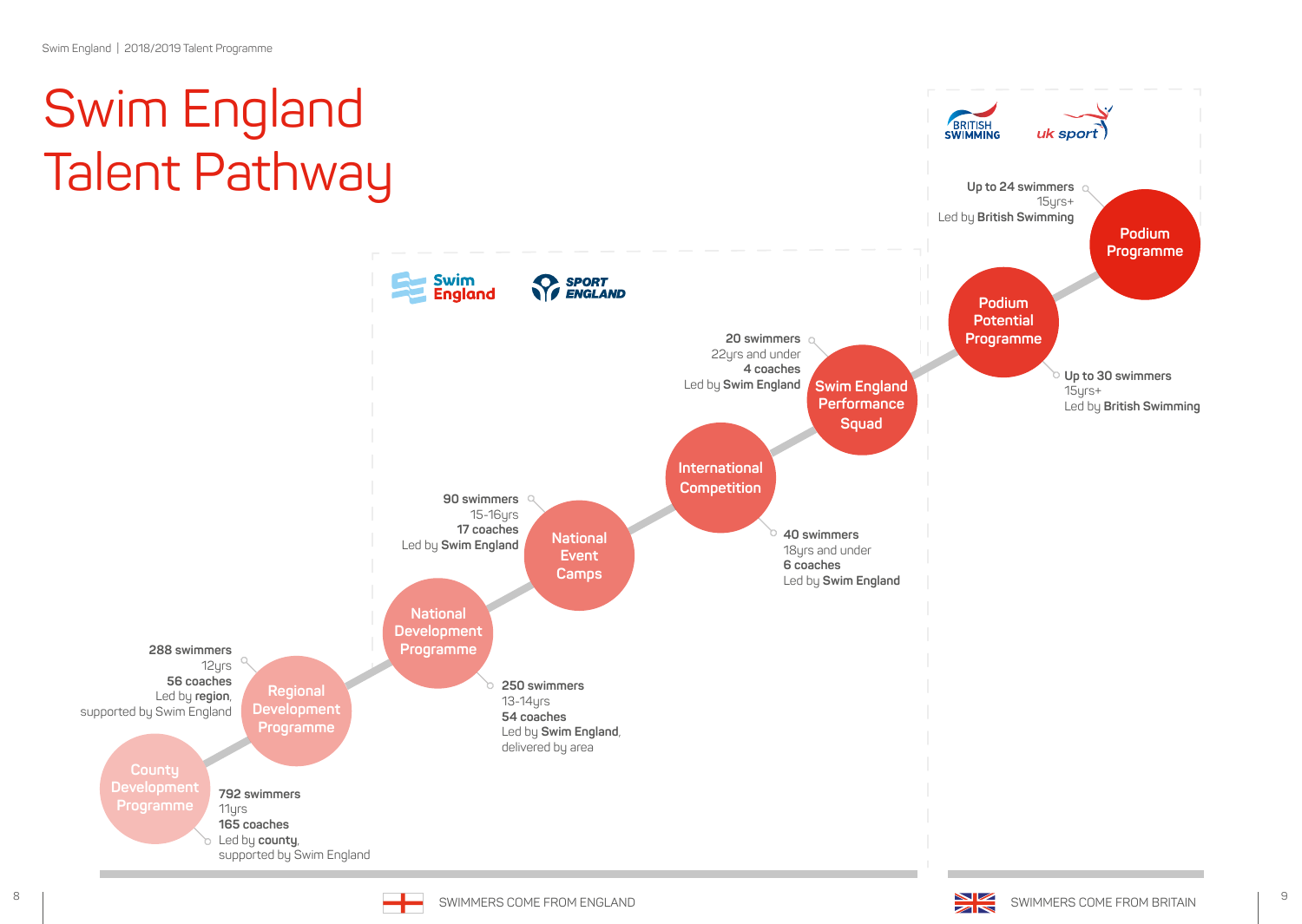# County Development Programme

#### **Programme criteria**

This is the first step on the talent pathway. Swimmers are selected to participate in the County Development Programme based on the highest rankings achieved at the County Championships.

#### **Programme aims**

- **•** Learn how to use the aquatic alignment as the foundation for excellent stroke techniques on both rotational strokes (freestyle and backstroke) and the anti-rotational strokes (breaststroke and butterfly).
- w Understand and adopt the correct streamlined position off the walls and transition effectively through the underwater phase into surface.
- Away from the pool, fundamental movement skills will be covered in strength and conditioning sessions.
- w Learn about nutrition, lifestyle management and key technical considerations for the four competitive strokes.

#### **Duration**

3 x one day camps

#### **Dates**

Between April and October 2018

**Location** Various – within county borders

**Participants** 24–36 swimmers per county

#### **Eligible athletes**

- $\cdot$  12–18 males/females.
- w Aged 11 years old as of 31 December 2018 (2007 born).
- See Guidance Document at the end for full selection policu.

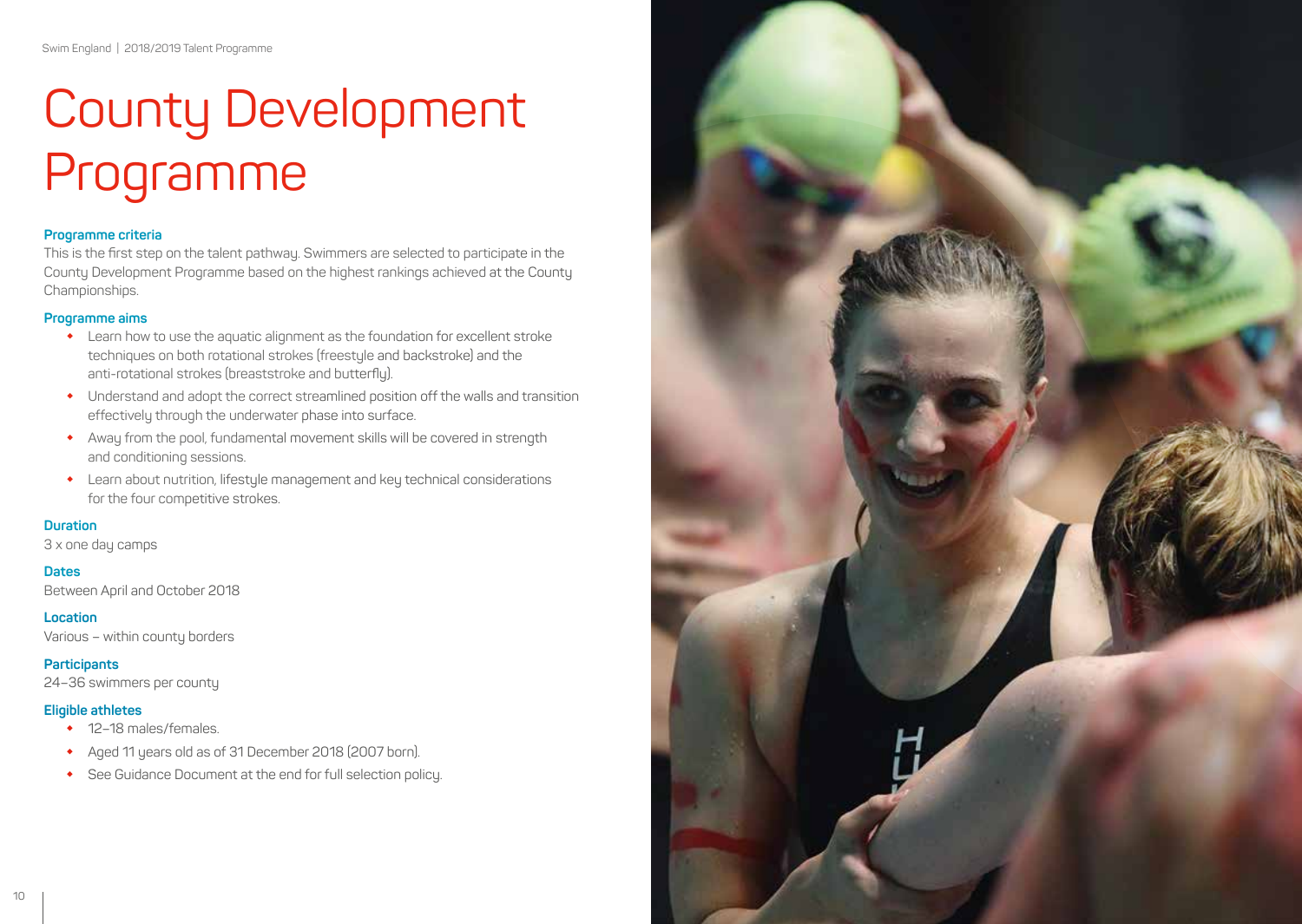

# Regional Development Programme

#### **Programme criteria**

Swimmers are selected to participate in the Regional Development Programme. Selection is based on the highest rankings achieved at in the competition.

#### **Programme aims**

- Focus on the specific components of effective starts, turns and finishes.
- w Away from the pool, fundamental movement skills, mobility and stability will be covered in strength and conditioning sessions.
- w Learn about nutrition, psychology and key technical considerations for starts, turns and finishes.

#### **Duration**

3 x one day camps

#### **Dates**

Between July and December 2018

#### **Location**

Various – within regional borders

#### **Participants**

Up to 36 swimmers per region

#### **Eligible athletes**

- $\cdot$  18 males/females.
- Aged 12 years old in the year of competition (2006 born).
- See Guidance Document at the end for full selection policy.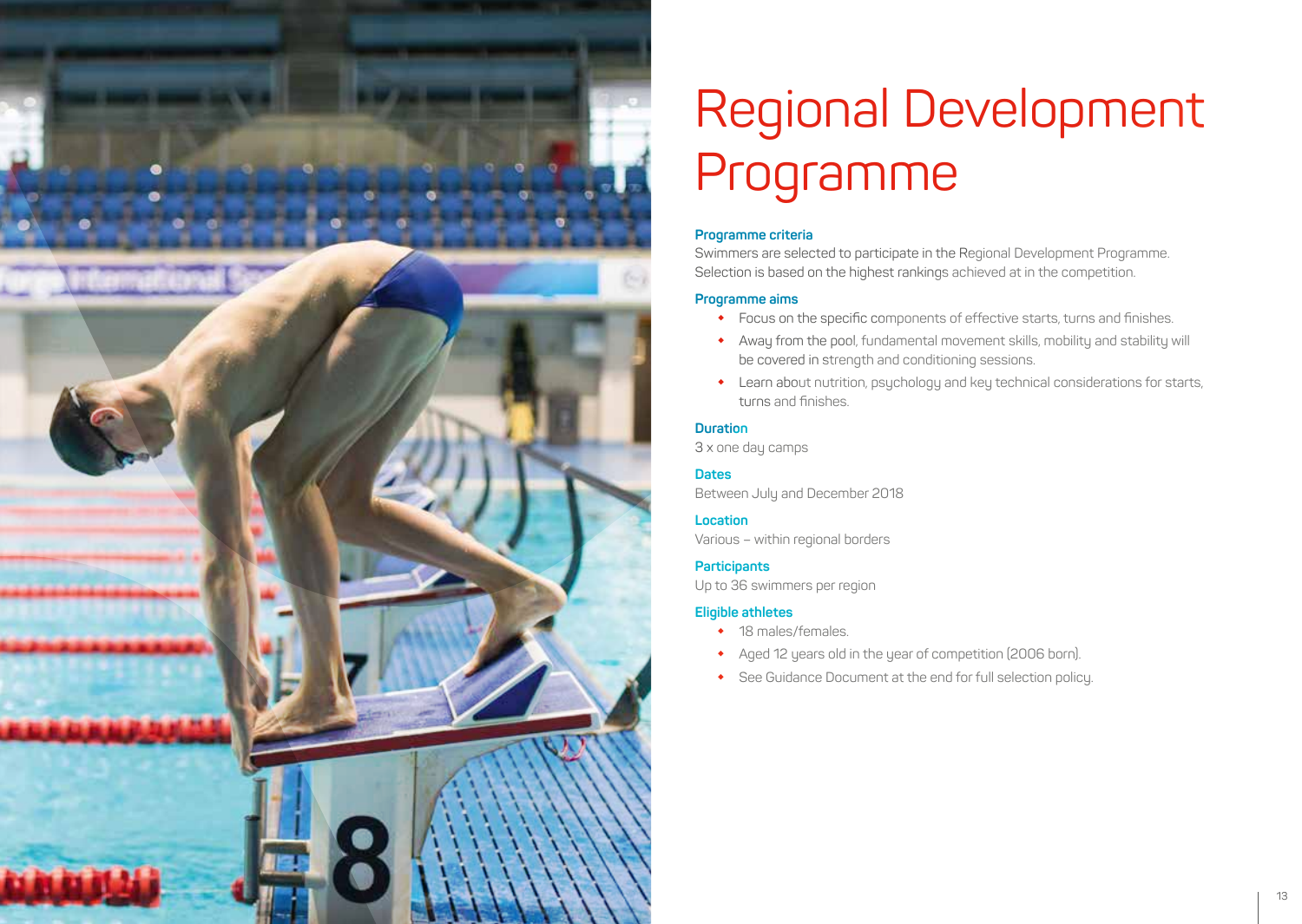# National Development Programme

#### **Programme criteria**

Swimmers will be selected for this programme based on the highest long course rankings achieved in each Olympic event.

#### **Programme aims**

- Focus on the development of all four strokes and the individual medley.
- Away from the pool you will progress mobility and stability to enhance starts and turns.
- Understand how to prevent injury, managing sleep and handling stressful times.
- w Focus on key technical considerations for stroke efficiency, individual medley, transition turns and relay takeovers.

#### **Duration**

3 x one day camps

#### **Dates**

Between September and December 2018

#### **Location**

Six areas across England (see page 31 for locations). Please note as part of the England Talent Pathway, not all swimmers will necessarily attend the camp nearest to them.

#### **Participants**

Up to 40 swimmers per area

#### **Eligible athletes**

- w Up to 250 swimmers (120 males/females) will be selected nationally.
- w Aged 13/14 years old as of 31 December 2018 (2004/2005 born).
- See Guidance Document at the end for full selection policu.

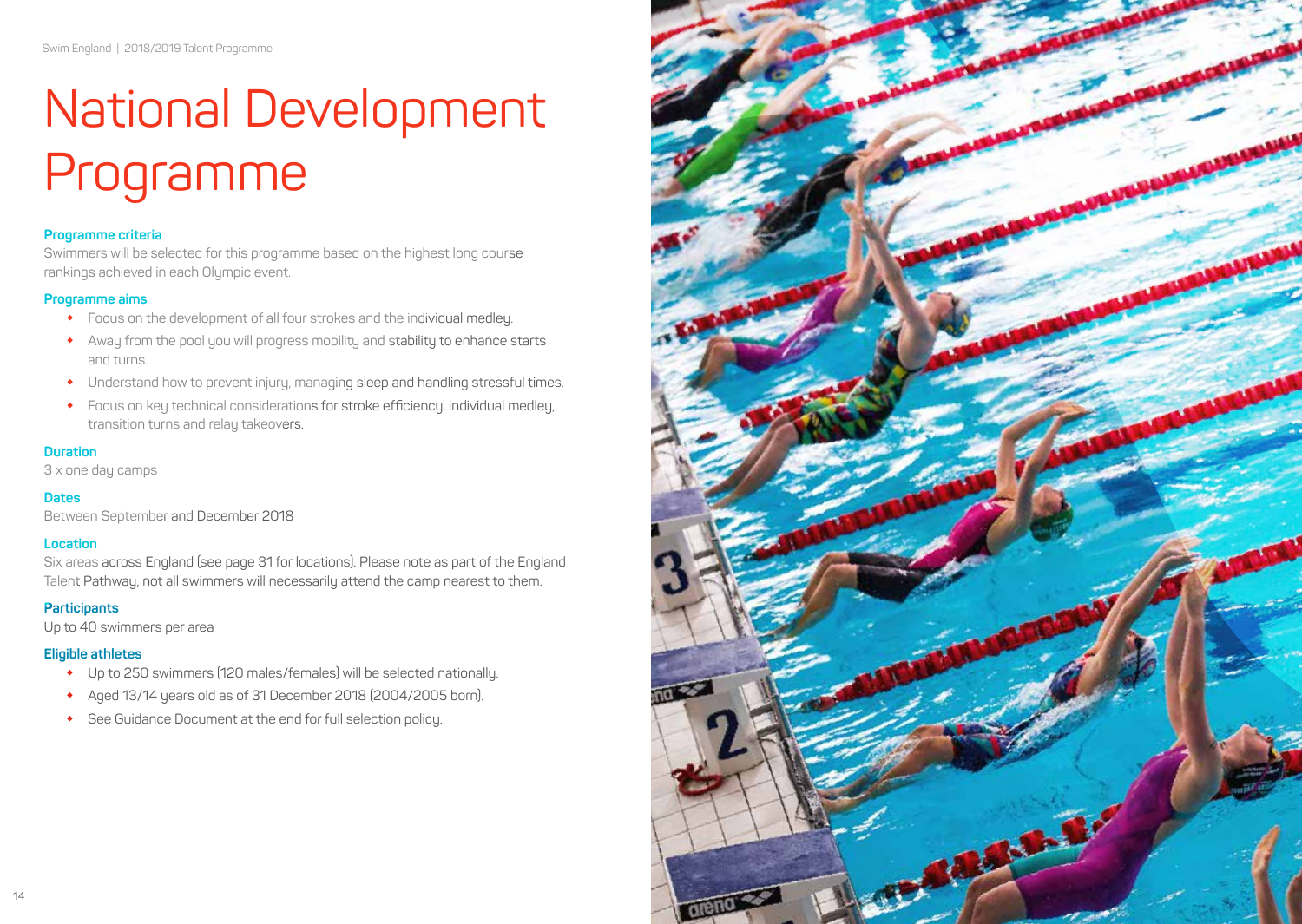

### National Event Camps

#### **Programme criteria**

Swimmers will be selected to attend National Event camps based on the highest long course rankings achieved in each individual Olympic pool event.

Selection will also include open water swimmers who have achieved the highest rankings according to national and international FINA and LEN approved open water competition results.

#### **Programme aims**

- w Learn advanced technical and tactical development for specific events.
- $\bullet$  To challenge both technically and physically.
- Develop and understand your technical capabilities with the help of extensive filming.
- w Away from the pool, you will be helped to identify any areas of improvement in relation to mobility and stability with a physiotherapy screening.
- Cover the tactical execution of world class swimmers in specific events.
- w Learn race preparation, nutrition for specific events and practical ways of monitoring health.

#### **Duration**

1 x four days camp

#### **Dates**

December each year

#### **Location**

**North Camp:** Ponds Forge, Sheffield 100m/200m Backstroke, Breaststroke and Butterfly and 200m Individual Medley

**South Camp:** Millfield School, Street All Freestyle events, 400m Individual medley and Open Water

#### **Participants**

Up to 90 swimmers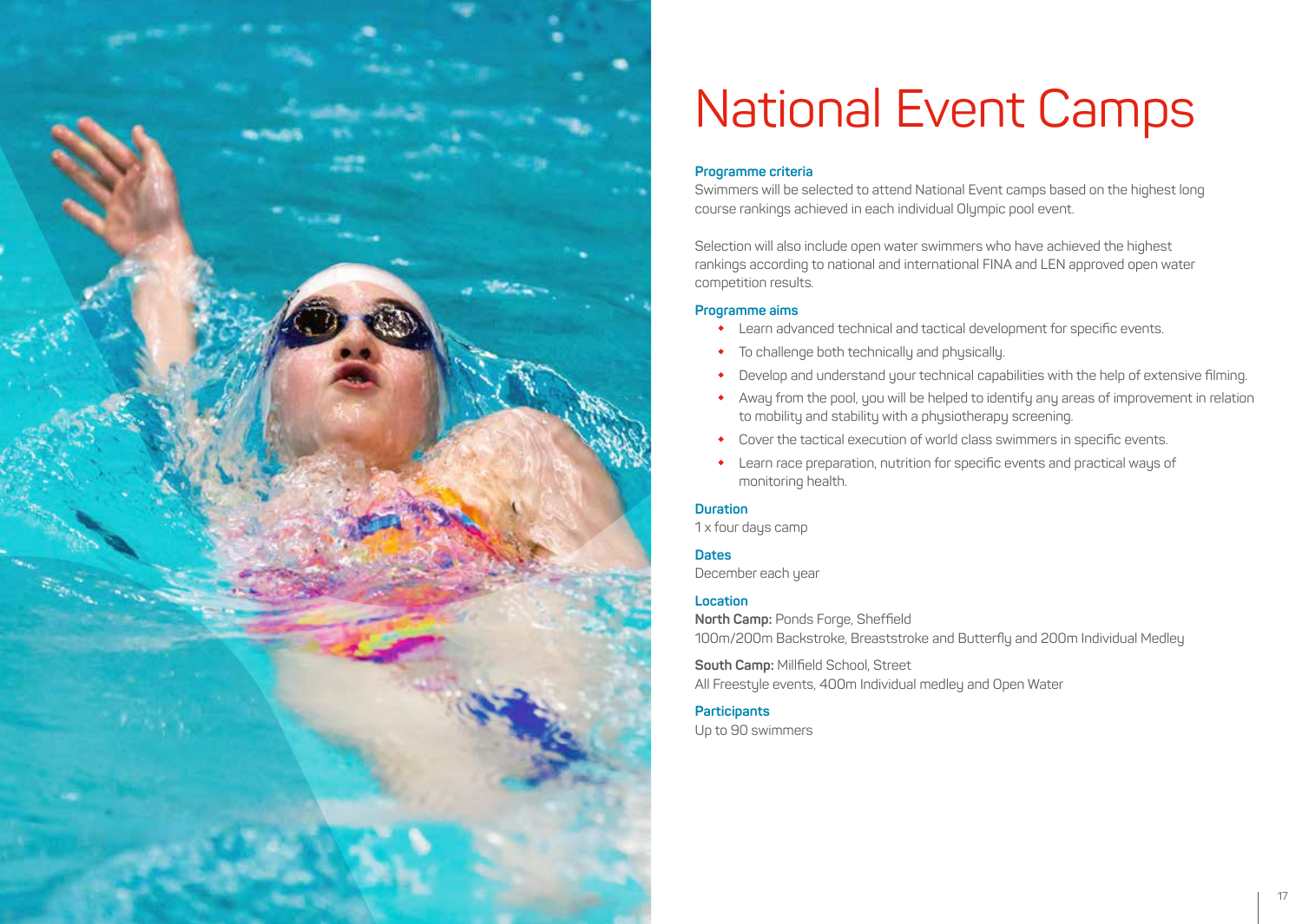Swim England | 2018/2019 Talent Programme

#### **Eligible athletes**

#### **Pool**

- w Up to 78 swimmers (36 males, 36 females) will be selected nationally.
- w Aged 15/16 years as of 31 December (2002/2003 born).
- See Guidance Document at the end for full selection policy.

#### **Open Water**

- Up to 12 swimmers (6 males, 6 females) will be selected nationally.
- w Aged 17 years as of 31 December (2001 born).
- See Guidance Document at the end for full selection policy.

#### **How does this link with British Swimming's World Class Programme?**

Along with British Swimming, Swim England want swimmers to become students of the sport. We support swimmers in gaining valuable insight into how their sport has developed and ensure they have the most up-to-date information on current performance strategies and practices as they potentially begin to specialise in specific events.

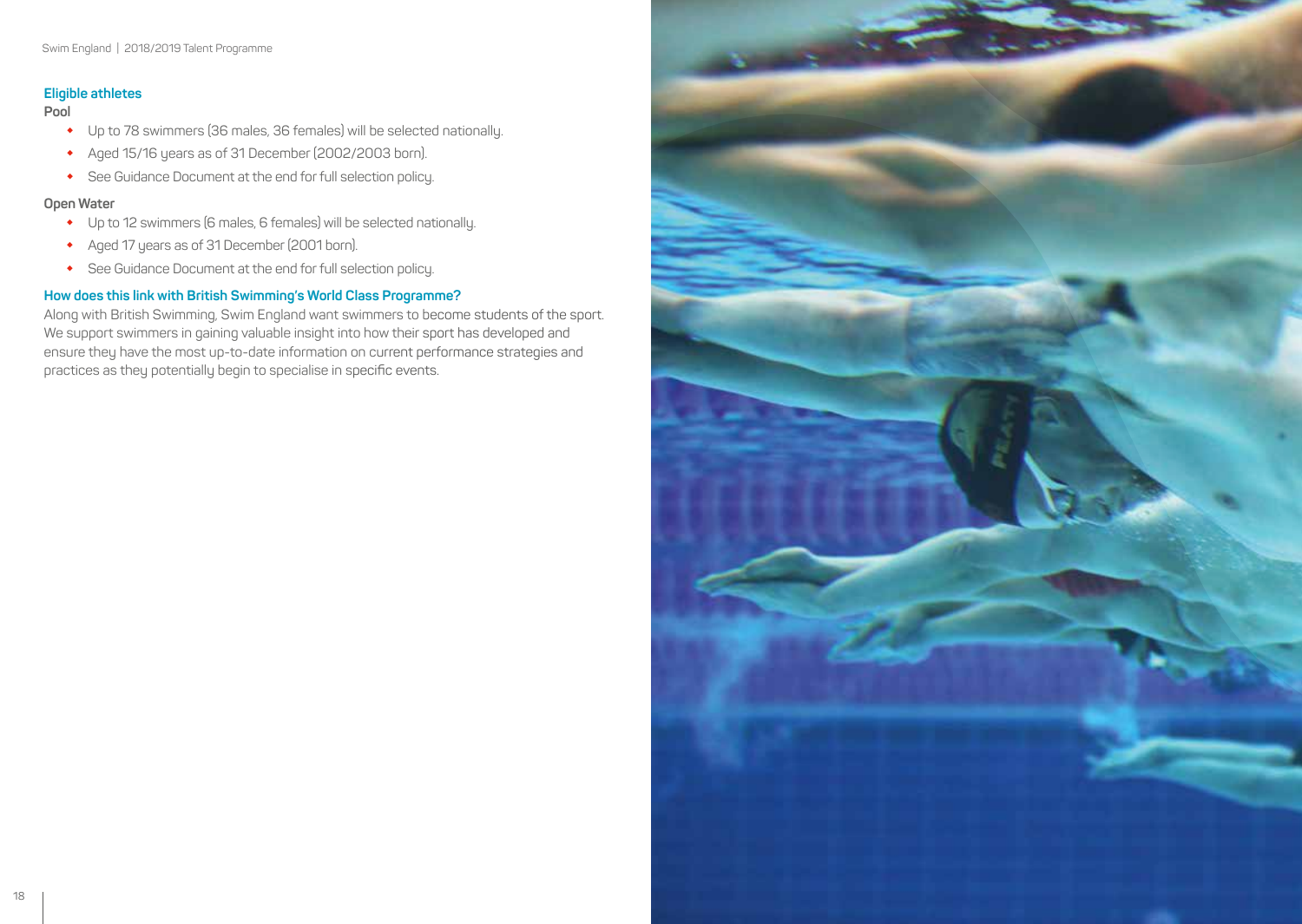

### International Competition

#### **Programme criteria**

Swimmers will be selected for International Competition at the discretion of the Swim England Talent Officers. Selection will be based on swimmers performance and potential identified through the national rankings and from the National Events camps.

Selection will include pool swimmers and open water swimmers aged 17 years (female) and 18 years (male).

#### **Programme aims**

- Show competency in performance skills while in an international setting.
- Perform while competing and training abroad.
- w Use strategies and processes gained on previous camps to ensure international success.

#### **Dates and location**

Dates, venues and locations change year-on-year but should you be selected for the International Competition, you will be informed by early 2019.

#### **Participants**

There will be no more than 40 swimmers in total for pool and distance/open water events.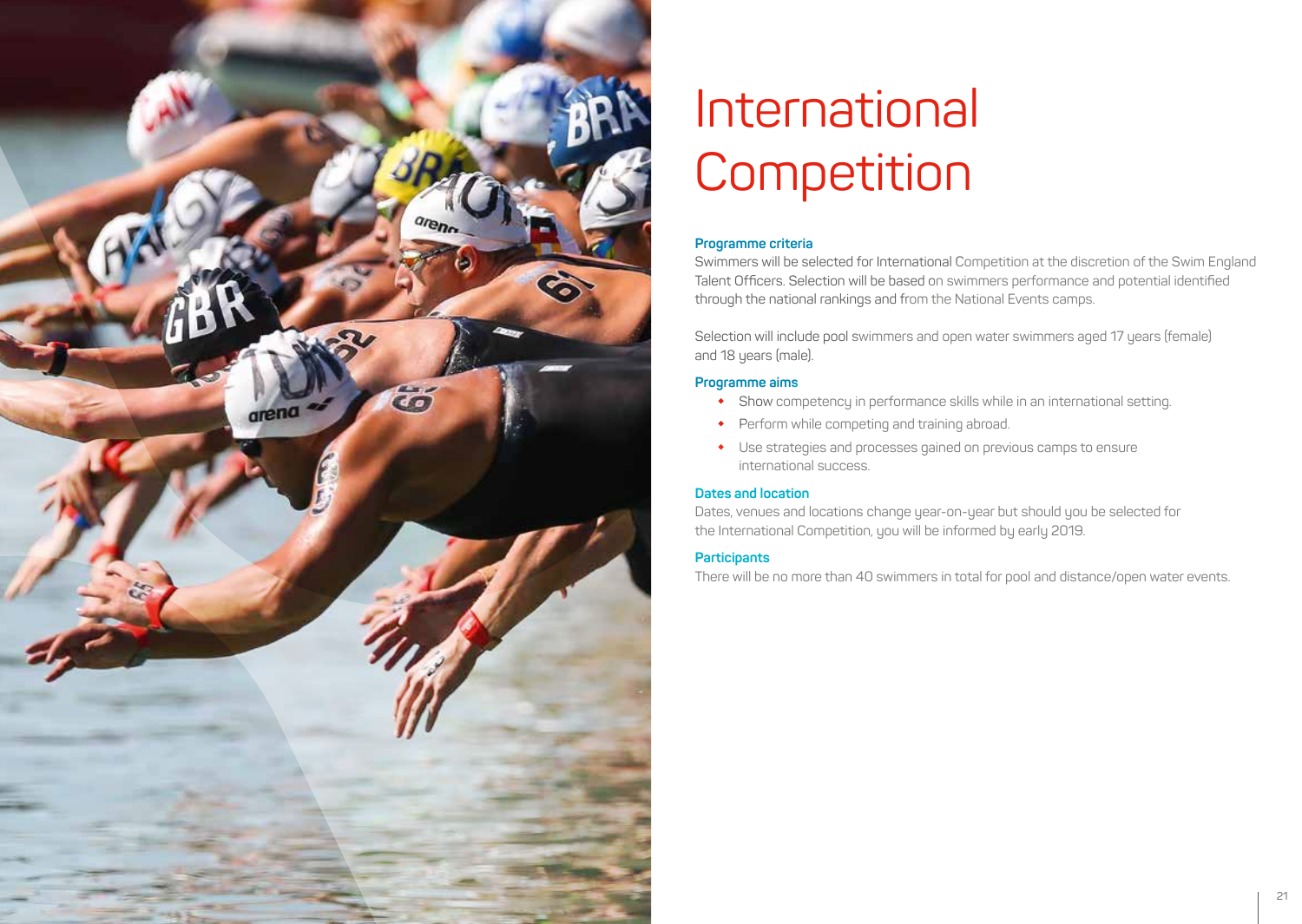#### **Eligible athletes**

w Swimmers who demonstrate the potential to be the best tactically, technically, physically and psychologically.

#### **Pool**

- $\bullet$  Up to 28 swimmers.
- Male swimmers aged 18 years or under as of 31 December (2000 born).
- w Females swimmers aged 17 years or under as of 31 December (2001 born).
- See Guidance Document at the end for full selection policy.

#### **Distance/Open Water**

- $\bullet$  Up to 18 swimmers.
- Male swimmers aged 18 years or under as of 31 December (2000 born).
- w Females swimmers aged 17 years or under as of 31 December (2001 born).
- See Guidance Document at the end for full selection policy.

#### **How does this link with British Swimming's World Class Programme?**

The ability to compete internationally is what we are all about. This stage aims to give you the knowledge, experience and confidence to be able to compete at a major games or championship in the future.

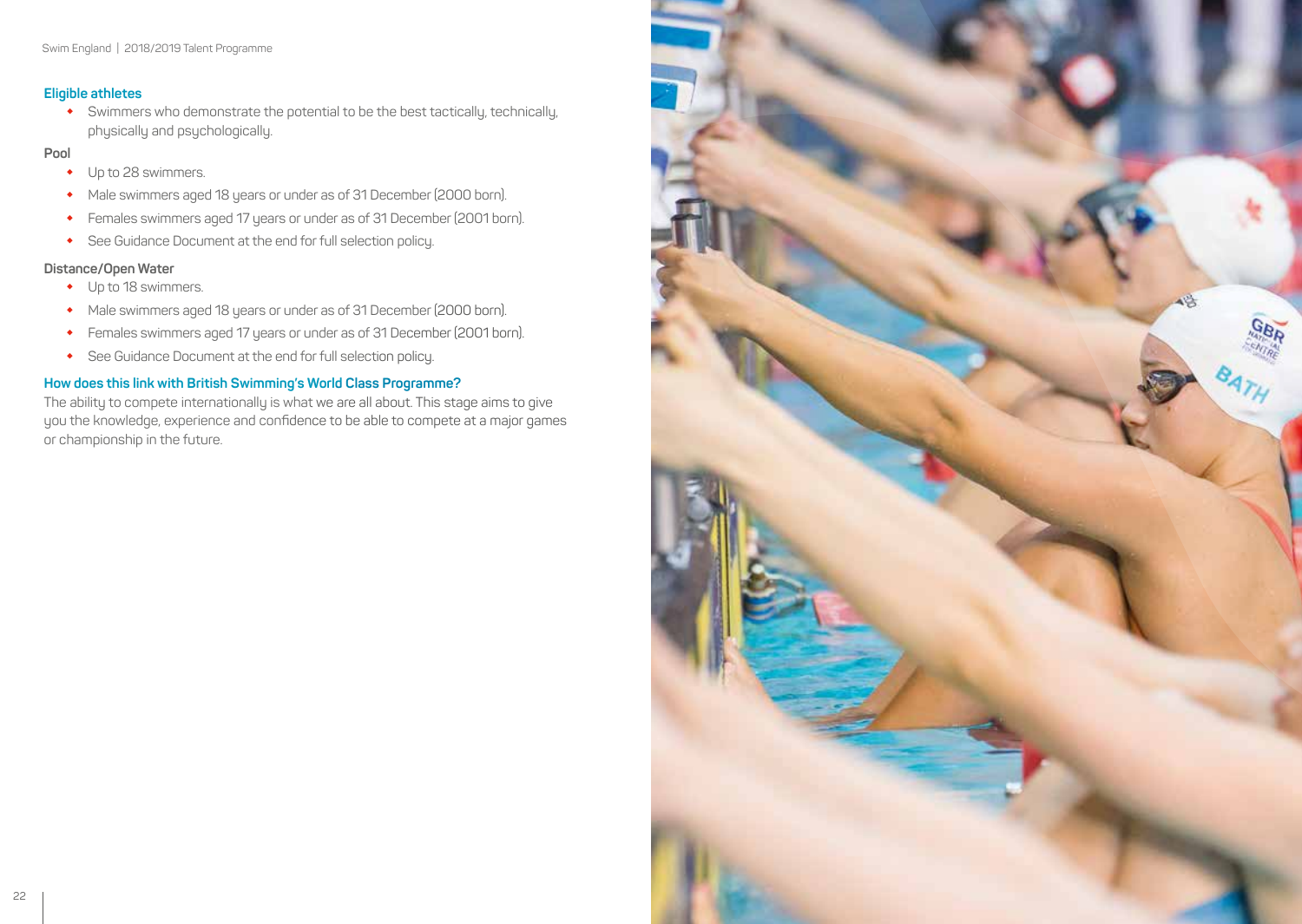### Aquatic Sporting Excellence Diploma (DiSE)—formerly AASE Academy opportunity

#### **Programme criteria**

For young athletes on the Talent Pathway, who are going onto full time Further Education, Dudley College provides a unique sporting qualification that will support athlete development.

Selected candidates, who are on the England Talent Pathway or who have been identified through World Class or other talent ID programmes, will be offered a chance to attend the two year Diploma. The qualification is designed to enhance and complement your club training programme and can be taken alongside further education i.e. BTEC in Sport or A Levels.

#### **Programme aims**

- w Understanding the necessary skills and abilities required to become a senior international athlete such as nutrition, mental and physiology.
- w Be able to take ownership and ensure information impacts positively on your performance moving forward.
- w Gain skills and knowledge to receive a Level 3 Diploma in Sporting Excellence (UCAS points are available).

#### **Duration**

Two year programme September 2018 to August 2020

#### **Dates**

Swimming Induction Day – Sunday 9 September 2018 Various other dates for workshops, mentors/assessor visit camps TBC

#### **Location**

This programme is managed by Dudley College and participation will involve travel nationwide for induction days and various workshops. Mentors/assessors will also visit you approximately every 10-12 weeks. Towards the end of year 2, swimmers who have completed all of the necessary courses requirements will be invited to attend camp abroad.

#### **Participants**

Up to 120 swimmers will be selected nationally

#### **Eligible athletes**

- Born between 1 September 2001 and 31 August 2002.
- Swimmers must be based in England.
- Have been a British/EU citizen for at least five years.
- w Swimmers must be based within an appropriate training environment and be undertaking in the region of 16 hours per week of pool/land based training and must be able to demonstrate their commitment to achieving excellence in swimming.
- See Guidance Document at the end for full selection policy.

#### **How does this link with British Swimming's World Class Programme?**

Swim England will work in collaboration with Dudley College to ensure that the messages delivered through this programme are aligned to the most up-to-date information being disseminated down the pathway from British Swimming.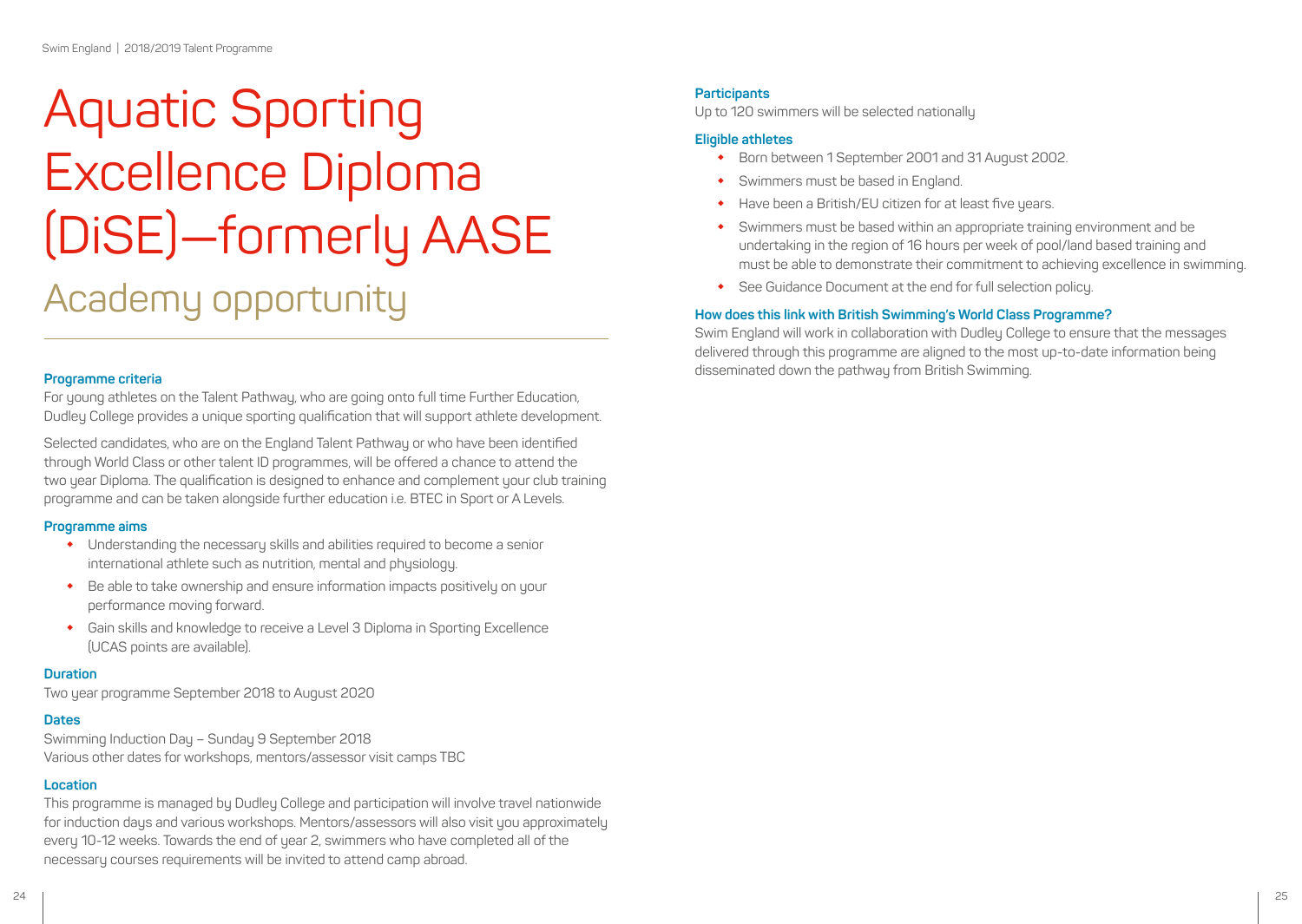### Swim England Performance Squad

#### **Programme criteria**

Swimmers will be selected for the Performance Squad based on their demonstrating a level of performance that could potentially lead to inclusion in British Swimming's World Class Programme or representation for Swim England at senior level.

#### **Programme aims**

This programme aims to create resilient and robust athletes and inspire them to achieve World Class status.

Selection to the Squad will give talented performance swimmers the chance to train outside of their club programme and enable them to focus on international success.

#### **This programme will:**

- help swimmers to identify and enhance their performance behaviours
- provide Individual Performance plans
- continue to drive the end of season performance philosophy
- create bespoke programme direction and philosophy for each individual to ensure success and ultimately increase medal count at Birmingham 2022 and future Olympics.

#### **Squad programme**

- **•** Domestic Training Camp to include screening process 18, 19 and 20 October 2018.
- w Individual Athlete Plans support aligned.
- International Competition opportunity bespoke throughout the 2018/2019 swimming season.

#### **Eligible athletes**

- Up to 20 athletes (male and female, Pool and Open Water swimmers).
- w Aged 22 years or under as of 31 December (1996 born).

#### **Up to 20 athletes (including Pool and Open Water swimmers) will be selected after considering any or a combination of:**

- $\bullet$  swimmers that display excellent performance behaviours
- swimmers that have the potential to compete competitively for England in Birmingham 2022
- $\bullet$  swimmers that have displayed a positive performance curve over the last two swimming seasons in their 'main events'
- performances at the European Championships (Pool and Open Water), Glasgow
- performances at the European Junior Championships (Pool and Open Water), Helsinki and Malta
- w performances at the World Junior Open Water Championships, Israel, FINA World Cup Competitions (Open Water) and LEN Cup Competitions (Open Water)
- the British summer meet or The English summer meet in Sheffield 2018 will only be considered.

Selections will be finalised after World Class Programme selections in October 2018. Athletes selected for World Class Podium and Podium Potential Programme are not eligible. Invitations are at the absolute discretion of the Head of England Talent – Swimming.

#### **How does this link with British Swimming's World Class Programme?**

Swimmers develop and improve at different ages. Swim England Performance Squad will support swimmers to help ensure the opportunity to reach their international potential is not lost. There will be opportunities throughout the season to train and compete abroad with the ultimate aim the secure qualification for a major international event in the future.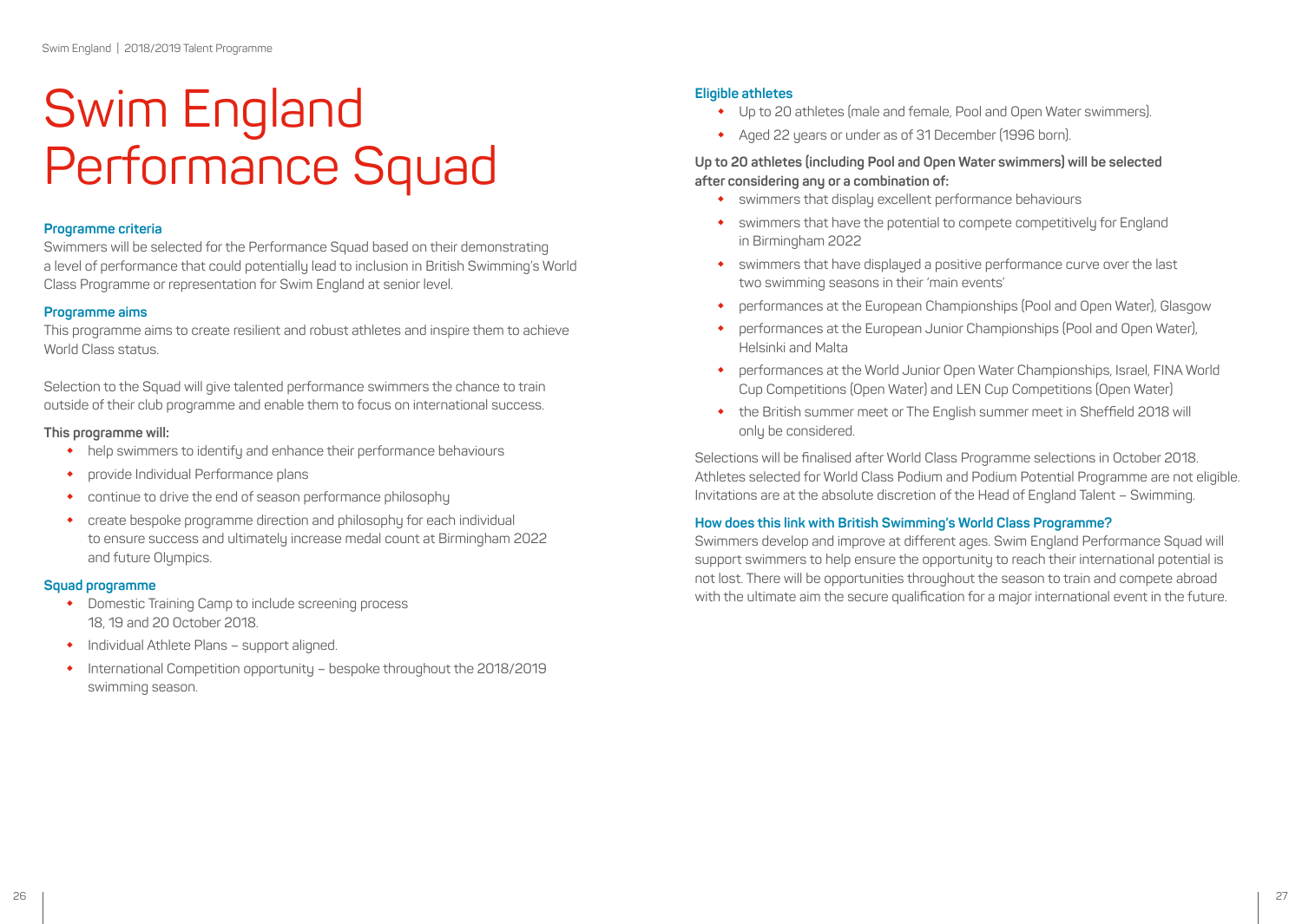

## Dates for the diary 2018/2019

National Development Programme

#### **Area 1**

**Day 1** – 22 September, Huddersfield **Day 2** – 27 October, Huddersfield **Day 3** – 1 December, Huddersfield

#### **Area 2**

**Day 1** – 23 September, Wigan **Day 2** – 21 October, Wigan **Day 3** – 2 December, Wigan

#### **Area 3**

**Day 1** – 22 September, Peterborough **Day 2** – 27 October, Peterborough **Day 3** – 1 December, Peterborough

#### **Area 4**

**Day 1** – 15 September, Wycombe **Day 2** – 20 October, Guildford **Day 3** – 11 November, Wycombe

#### **Area 5**

**Day 1** – 16 September, Chesterfield **Day 2** – 7 October, Chesterfield, **Day 3** – 25 November, Chesterfield

#### **Area 6**

**Day 1** – 16 September, Millfield **Day 2** – 14 October, Marlborough **Day 3** – 25 November, Marlborough

### National Event Camps

**Backstroke, Breaststroke, Butterfly and 200 IM**

17–20 December 2018, Ponds Forge, Sheffield

#### **Freestyle Events, 400 IM and Open Water**

17–20 December 2018, Millfield School, Street, Somerset

### Swim England International **Competition**

#### **Pool**

February - March 2019, Location TBC

#### **Distance/Open Water**

25 May – 1 June 2019, Mallorca

### Swim England Performance **Squad**

- Selection September 2018
- $\bullet$  Domestic Training Camp 18, 19 and 20 October 2018
- Specific Support through agreed Individual Athlete Plans
- Overseas Competition bespoke throughout the 2018/2019 swimming season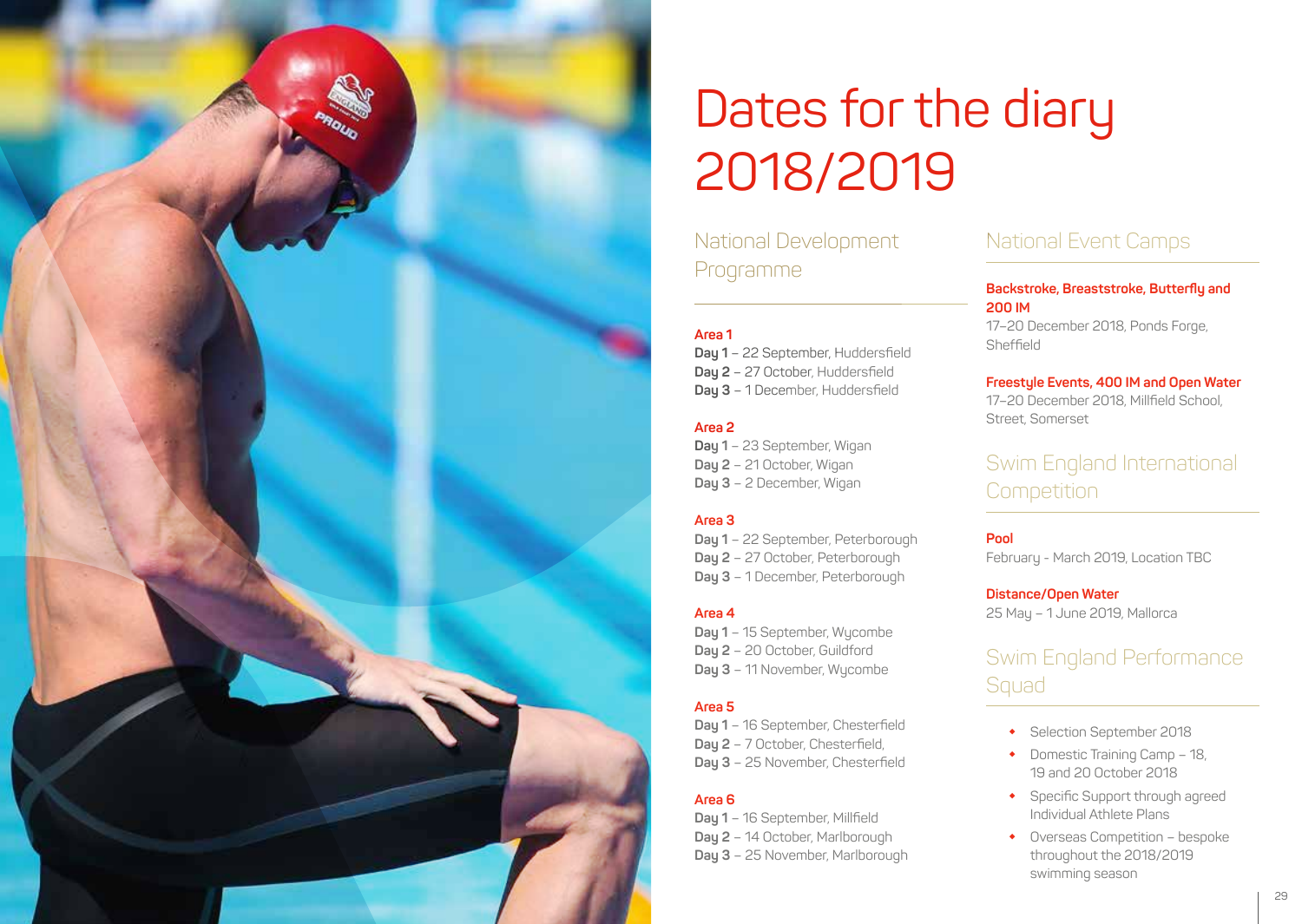### Guidance Document for Swim England 2018/2019

#### **1.0 Overview and rationale:**

"To guarantee the delivery of quality English swimmers and coaches on to British Swimming's World Class Programme."

The strategic goal of Swim England Talent is to create a system that will identify, support and enhance the development of athletes for the Olympic and Commonwealth Games of the future. Programme activities are designed to engage with swimmers whose age and stage in the 'Talent Pathway' is of relevance and continues on the trajectory into World Class Programmes.

The Guidance Document allows Swim England National Talent Officers to identify swimmers to attend programme activities using surveys, rankings and discretionary observations. Elements of the policy are intended to ensure that all available information and circumstances can be taken into account when identifying swimmers relevant to the aims of the programme.

As a gift of the programme, decisions based upon discretion will be made in a bespoke fashion, with reference to what is known about the individual swimmer. This allows the finite resources of the programme to be applied in a flexible and targeted manner in line with the overall aims.

#### **2.0 County Development Programme:**

 (Minimum activity level – Attendance at 3 x one day events in April – July – October various dates/locations).

- 2.0.1 A minimum of 24 swimmers (12 male 12 female) and a maximum of 36 (18 male – 18 females) will be selected to attend 3 x one day County Development Daus as follows:
- 2.0.2 Swim England rankings data base will be used for selection purposes. Only times achieved between September 1 and the Monday following the final County Championship weekend, will be considered.
- 2.0.3 The highest ranked 11 year old male and female (age as of 31 December 2018), in each event competed at County Championships will be selected. (Except

800m/1500m). Further selections will be made from 2nd and 3rd ranked swimmers until maximum numbers per camp are achieved, where swimmers have an equal ranking selections will be made according to FINA Point Scores.

- 2.0.4 Selections can be from short or long course rankings but should be congruent with your County Championships mode (if County Championships are held in a long course pool, then long course rankings should be used for selection and vice versa).
- 2.0.5 Swimmers will be selected for their camp based on the county they competed in, having entered and competed in at least one event or more.

#### **3.0 Regional Development Programme:**

 (Minimum activity level – Attendance at 3 x one day events in July – October – December various dates/locations).

- 3.0.1 36 swimmers (18 male 18 female) will be selected for 3 x one day Regional Development Days as follows:
- 3.0.2 Swim England rankings database for long course events will be used for selection purposes. Only times achieved between January 1 and the Monday following the final Regional Championships weekend, will be considered.
- 3.0.3 The highest long course ranked 12 year old male and female (age as of 31 December 2018), in each event competed at Regional Championships (except Male 800m Freestyle and Female 1500m Freestyle). Further selections will be made from 2nd and 3rd ranked swimmers until maximum numbers per camp are achieved. Where swimmers have an equal ranking, selections will be made according to FINA Point Scores.
- 3.0.4 Swimmers will be selected for their camp based on the region they competed in, having entered and competed in at least one event or more.

#### **4.0 National Development Programme:**

 (Minimum activity level – Attendance at 3 x one day events between September and December various dates/locations).

- 4.0.1 Up to 250 swimmers will be selected to attend, as follows:
- 4.0.2 The top ranked 13 year olds and 14 year olds male and female swimmers (age as of 31 December 2018), will be selected from Swim England long course rankings in each Olympic event (except Male 800m Freestyle and Female 1500m Freestyle) between 1 March and 5 August 2018. Further selections will be made from 2nd and 3rd ranked swimmers until maximum numbers per camp are achieved. Where swimmers have an equal ranking, selections will be made according to FINA Point Scores.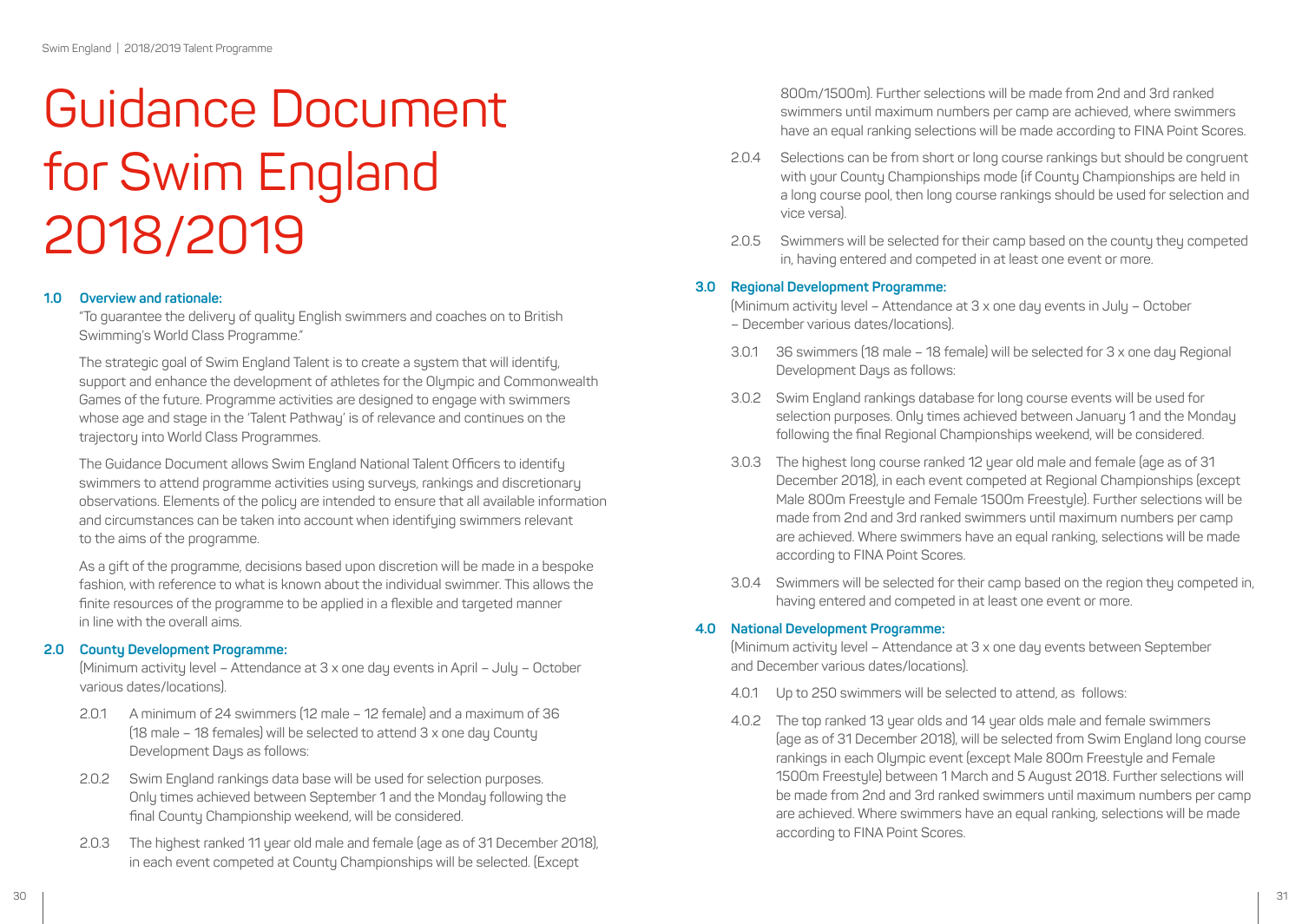- 4.0.3 The selections will be made on a national basis and swimmers will be allocated to an appropriately located camp but not necessarily in their own region/nearest area.
- 4.0.4 Further selections may be made at the absolute discretion of Swim England National Talent Officers, in agreement with the Swim England Head of Talent – Swimming.
- 4.0.5 Swimmers will be expected to commit fully to all aspects of the programme so attendance at all camps is compulsory.

#### **5.0 National Event Camps:**

(Minimum activity level – Attendance at a three night, four day event in December).

- 5.0.1 Up to 90 swimmers will be selected to attend one of two event camps.
- 5.0.2 The top ranked 15 year old and 16 year old male and female swimmers (age as of 31 December 2018) will be selected from Swim England long course rankings in each individual Olympic pool event (except Male 800m Freestyle and Female 1500m Freestyle) between 1 March and 5 August 2018. Further selections will be made from 2nd and 3rd ranked swimmers until maximum numbers per camp are achieved where swimmers have an equal ranking, selections will be made according to FINA Point Scores.
- 5.0.3 A further 12 Open Water selections will be made at the absolute discretion of the Swim England Open Water Technical Lead. Male and female swimmers aged 17 years or younger, (age as of 31 December 2018). Will be selected from national and international FINA and LEN approved open water competition results, in conjunction with Swim England long course rankings in the 1500m and 800m Freestyle events between 1 March 2017 and 5 August 2018.
- 5.0.4 Further selections may be made at the absolute discretion of Swim England National Talent Officers, in agreement with the Swim England Head of Talent – Swimming.
- 5.0.5 Swimmers will be expected to commit fully to all aspects of the programme so attendance at all camps is compulsory.

#### **6.0 International Competition: Pool**

 (Minimum activity level – Specific pool or distance/open water camp/competition exposure (dates to be confirmed).

- 6.0.1 Up to 28 swimmers be selected to attend a Swim England pool team competition, the composition of which will be made up as follows:
- 6.0.2 Up to 16 swimmers will be identified from attending the event camps at the absolute discretion of Swim England National Talent Officers.
- 6.0.3 Up to 28 swimmers, male aged 18 years (age as of 31 December 2018), female aged 17 years (age as of 31 December 2018) will be identified through national rankings at the absolute discretion of Swim England National Talent Officers.
- 6.0.4 Up to 4 swimmers will be identified at the absolute discretion of the Swim England Pool Technical Lead.
- 6.0.5 The sum total of 7.01, 7.0.2 and 7.0.3 will not exceed 28 swimmers.

#### **International Competition: Distance/Open Water**

Minimum activity level – Specific distance/open water camp/competition exposure – (25 May – 1 June TBC).

- 6.1.1 Up to 18 swimmers will be selected to attend a Swim England distance/open water team training camp/competition as follows:
- 6.1.2 Up to 12 swimmers, male aged 18 years (age as of 31 December 2018), female aged 17 years (age as of 31 December 2018), will be identified from attending the National Event Camps at the absolute discretion of Swim England National Talent Officer, Open Water Technical Lead.
- 6.1.3 A minimum of six swimmers will be identified at the absolute discretion of Swim England National Talent Officers.

#### **Clarification Note:**

 The sum total of both the pool, distance and open water International Competitions/ Camps, shall not exceed 40 swimmers.

#### **7.0 Aquatic Sporting Excellence Diploma (DiSE) – formerly AASE**

(Minimum activity level – Two year programme).

- 7.0.1 Up to 120 swimmers will be selected on to the DiSE programme. Swimmers must have completed their GCSE exams in the summer of 2018 and live and train in England.
- 7.0.2 Swimmers must be going onto further education i.e. A levels or BTEC qualification. Meet the Swim England Swimming selection policy and be subsequently selected by your Swim England National Talent Officer.
- 7.0.3 Up to 120 swimmers born between the 1 September 2001 and 31 August 2002 are eligible to join the programme in September 2018.
- 7.0.4 Swimmers must be based and educated in England and have been a British/EU citizen for at least five years.
- 7.0.5 Swimmers must be based within an appropriate training environment and be undertaking in the region of 16 hours per week of pool/land based training.
- 7.0.6 Swimmers must be able to demonstrate their commitment to achieving excellence in swimming.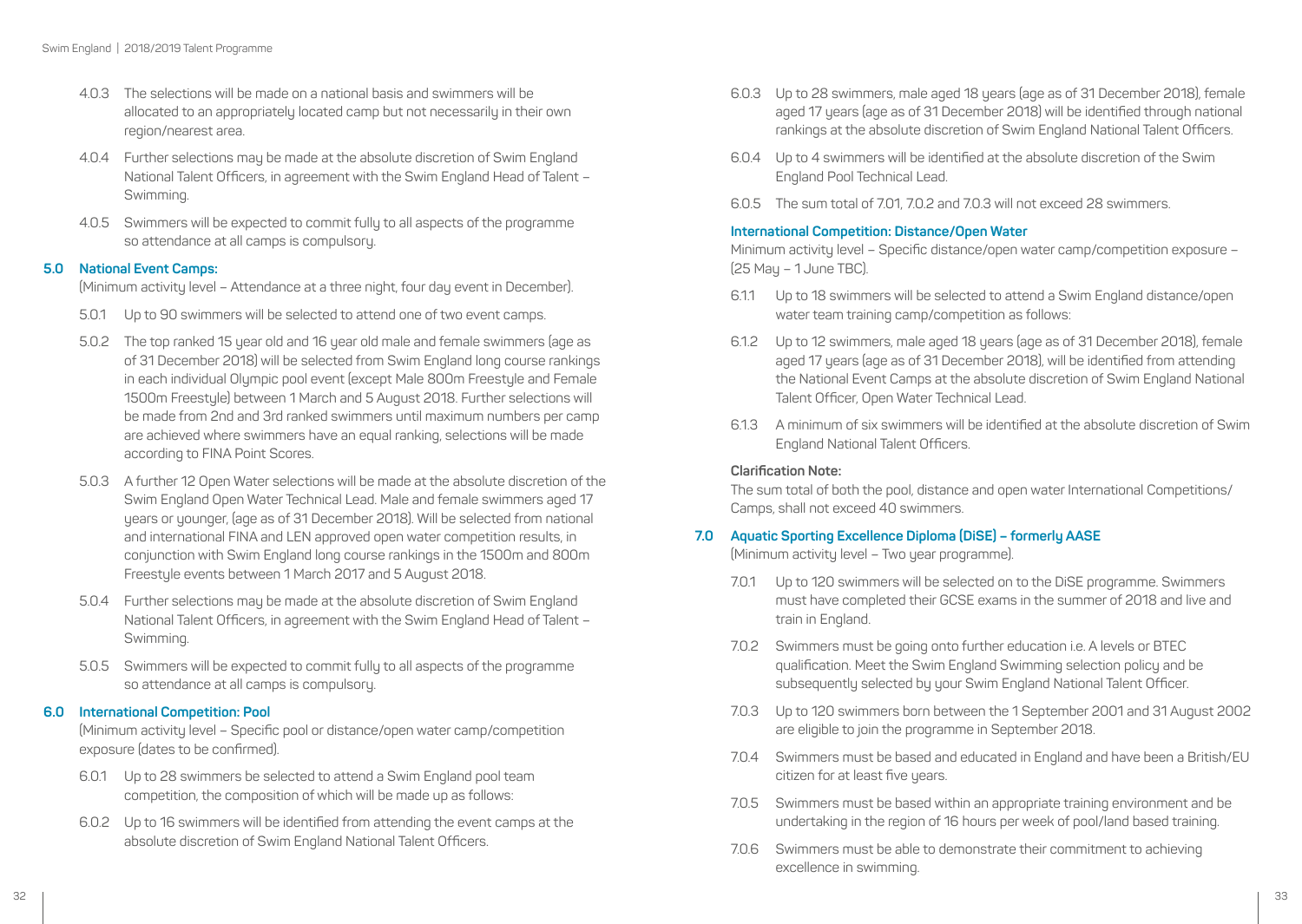- 7.0.7 Swimmers born between the 1 September 2001 and 31 August 2002 who achieve a top six ranked performance (between the 1 March and 5 August 2018) in an Olympic event (Pool) will receive automatic selection to the programme. British rankings will be used for purposes of selection. Only swimmers registered as English are eligible for the programme.
- 7.0.8 Swimmers achieving a top three overall (all home nations) finish in the 16 years and 17 years (5km) age groups at the Swim England Open Water Age Group Championships will receive automatic selection to the programme. Only swimmers registered as English are eligible for this programme.
- 7.0.9 Additional selections to supplement points 6.0.2 and 6.0.3 will be based upon highest FINA point scores in Olympic Pool events.
- 7.0.10 All selections are made at the absolute discretion of the Swim England National Talent Officer and DiSE Technical Lead.

#### **7.0 Swim England Performance Squad 2018/2019:**

- 7.1.1 Up to 20 swimmers (Pool/Open Water) will be invited to attend the above programme to help facilitate an end of season performance that will potentially gain inclusion in the British Swimming's World Class Programme in the future.
- 7.1.2 Selections are at the absolute discretion of Swim England Head of Talent Swimming.
- 7.1.3 Born 1996 or later male and female as of 31 December 2018.
- 7.1.4 Performances at European Championships, Glasgow (Pool and Open Water), European Junior Championships, Helsinki and Malta (Pool and Open Water), World Junior Open Water Championships, Israel, the British summer meet or the English summer meet in Sheffield 2018 will be considered.
- 7.1.5 Demonstrate a continued upward curve in their performances over the previous two seasons.
- 7.1.6 Completes a Swim England AIMS survey.
- 7.1.7 Be available to compete for England or Great Britain at future major international competitions.

#### **8.0 Coach selections:**

- 8.0.1 Selection of coaches to contribute to the delivery of Swim England Talent activities will be made bu the Swim England Coach Development Manager, in consultation with England National Talent Officers for each specific event. Selections will seek to achieve a balanced staff to ensure quality of delivery and offer coach development opportunities.
- 8.0.2 Coaches interested in contributing to the programme as a member of staff on programme activities should note their interest to a Swim England National Talent Officers in the first instance.
- 8.0.3 To promote inclusion and Swim England Talent philosophies coaches interested in attending programme activities on a voluntary basis to assist in the programme or observe activities should note their interest to an England National Talent Officer.

#### **9.0 General conditions:**

- 9.0.1 As a gift of the programme all invitations are at the absolute discretion of the Swim England National Talent Team for Swimming.
- 9.0.2 All swimmers participating in Swim England Talent activities must be eligible to represent England at international level.
- 9.0.3 Contributions from swimmers are reinvested into the programme to allow it to function in its best form. Contributions are not used in any other element of Swim England Talent Activities.
- 9.0.4 British Swimming's World Class Programme swimmers are not eligible for selection to Swim England Talent Activities.
- 9.0.5 Athletes accepting selection will be expected to commit to all aspects of the programme including providing information when requested, attending the specific activity invited to (as detailed in selection letters) and maintaining a commitment to their own development in the sport.
- 9.0.6 Only athletes selected will be notified by Swim England National Talent staff.
- 9.0.7 Any athlete who has withdrawn or been excluded from past activities may be ineligible for selection.
- 9.0.8 Should further opportunities arise outside of this policy, Swim England reserve the right to make further selections at the absolute discretion of Swim England National Talent Officers.
- 9.0.9 It is expected, as an England national programme, that swimmers attend the appropriate camps over and above their normal swimming commitments.
- 9.0.10 To allow Swim England to maximise its limited resources we will be asking all selected swimmers to make a financial contribution to the cost of their activities.